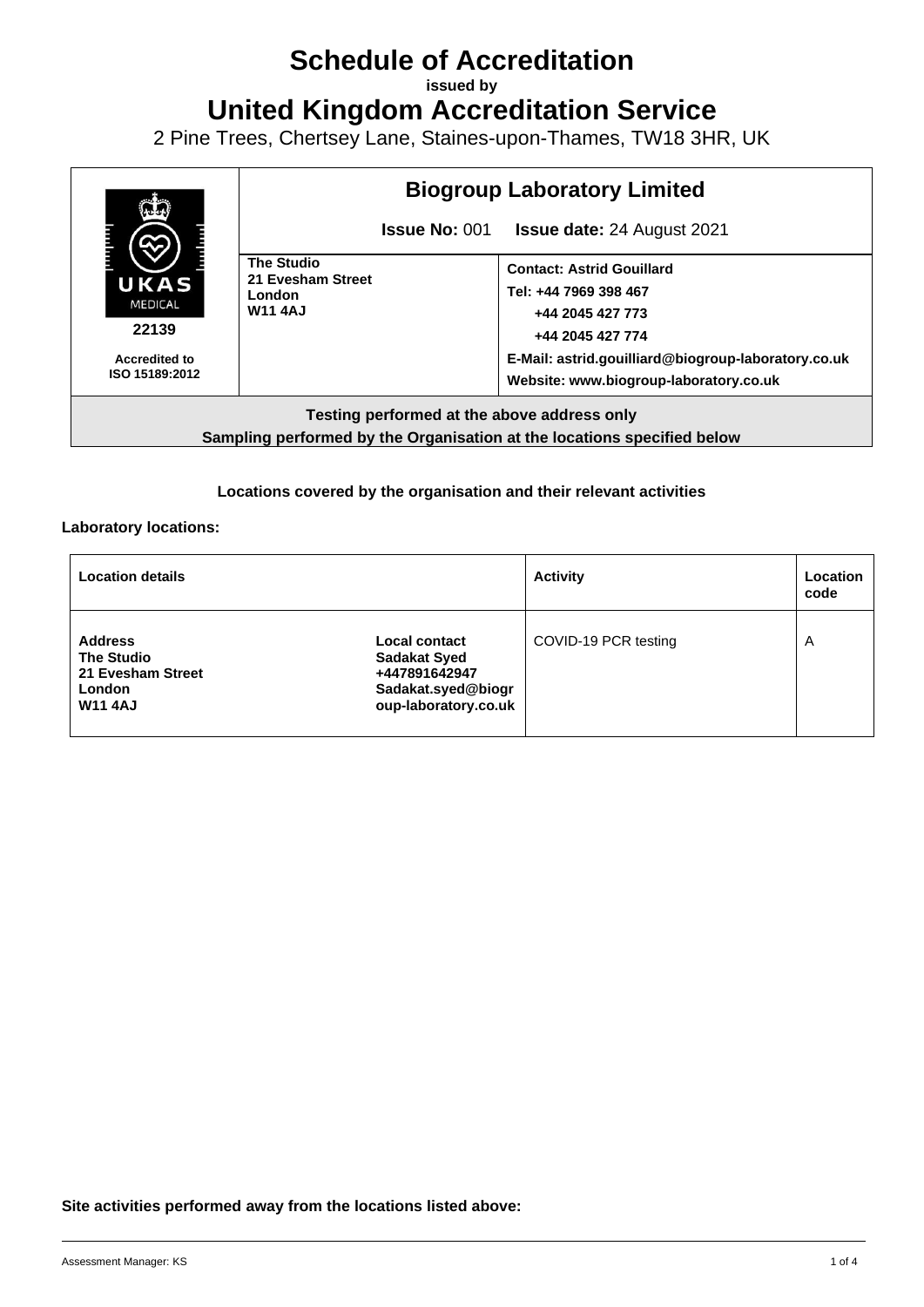

| <b>Location details</b>                      |                                                                                          | <b>Activity</b> | Location<br>code |
|----------------------------------------------|------------------------------------------------------------------------------------------|-----------------|------------------|
| 58 Blandford Street, W1U 7JB                 | <b>Luke McCauley</b><br>+447456035853<br>Luke.mccauley@b<br>iogroup-<br>laboratory.co.uk | Sampling        | B                |
| 42 South Molton street, London W1K<br>5SL    | <b>Luke McCauley</b><br>+447456035853<br>Luke.mccauley@b<br>iogroup-<br>laboratory.co.uk | Sampling        | C                |
| 46 Great Eastern Street, London, EC2A<br>3EP | <b>Luke McCauley</b><br>+447456035853<br>Luke.mccauley@b<br>iogroup-<br>laboratory.co.uk | Sampling        | D                |
| 42 Rosslyn Hill, London, NW3 5UH             | <b>Luke McCauley</b><br>+447456035853<br>Luke.mccauley@b<br>iogroup-<br>laboratory.co.uk | Sampling        | Е                |
| 63 Wilton Road, London SW1V 1DE              | <b>Luke McCauley</b><br>+447456035853<br>Luke.mccauley@b<br>iogroup-<br>laboratory.co.uk | Sampling        | F                |
| 1 Denbigh road, W11 2SJ                      | <b>Luke McCauley</b><br>+447456035853<br>Luke.mccauley@b<br>iogroup-<br>laboratory.co.uk | Sampling        | G                |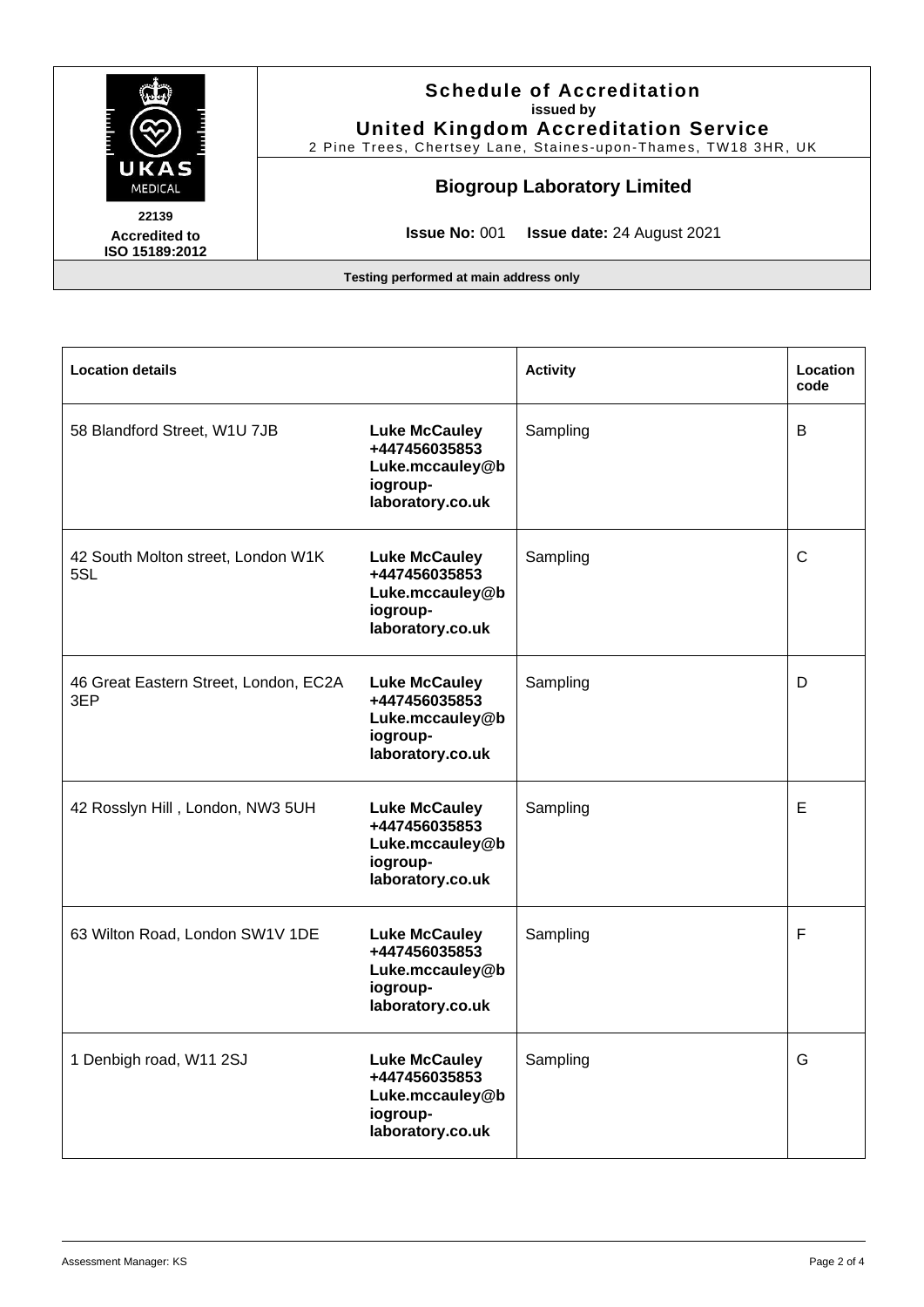

| DETAIL OF ACCREDITATION                                            |                                                                                                                                                                                                                                                                                                                                     |                                                                                        |                  |  |  |
|--------------------------------------------------------------------|-------------------------------------------------------------------------------------------------------------------------------------------------------------------------------------------------------------------------------------------------------------------------------------------------------------------------------------|----------------------------------------------------------------------------------------|------------------|--|--|
| Materials/Products tested                                          | Type of test/Properties<br>measured/Range of<br>measurement                                                                                                                                                                                                                                                                         | Standard specifications/<br>Equipment/Techniques used                                  | Location<br>Code |  |  |
| HUMAN BODY FLUID                                                   | <b>Sampling with subsequent</b><br>testing at Biogroup Laboratory<br>Limited                                                                                                                                                                                                                                                        |                                                                                        |                  |  |  |
| Combined Nasopharyngeal &<br>Oropharyngeal (Nose & Throat)<br>Swab | For:<br><b>General Population</b><br>Detection of SARS-CoV-2<br>(COVID-19) virus RNA using<br>molecular methods<br>Test to Release Day 5<br>Detection of SARS-CoV-2<br>(COVID-19) virus RNA using<br>molecular methods<br>Test to Release Day 2 and 8<br>Detection of SARS-CoV-2<br>(COVID-19) virus RNA using<br>molecular methods | In house method based on<br>PHE Guidance for COVID-19<br>Sampling for testing purposes | $B-G$            |  |  |
|                                                                    |                                                                                                                                                                                                                                                                                                                                     |                                                                                        |                  |  |  |

## DETAIL OF ACCREDITATION